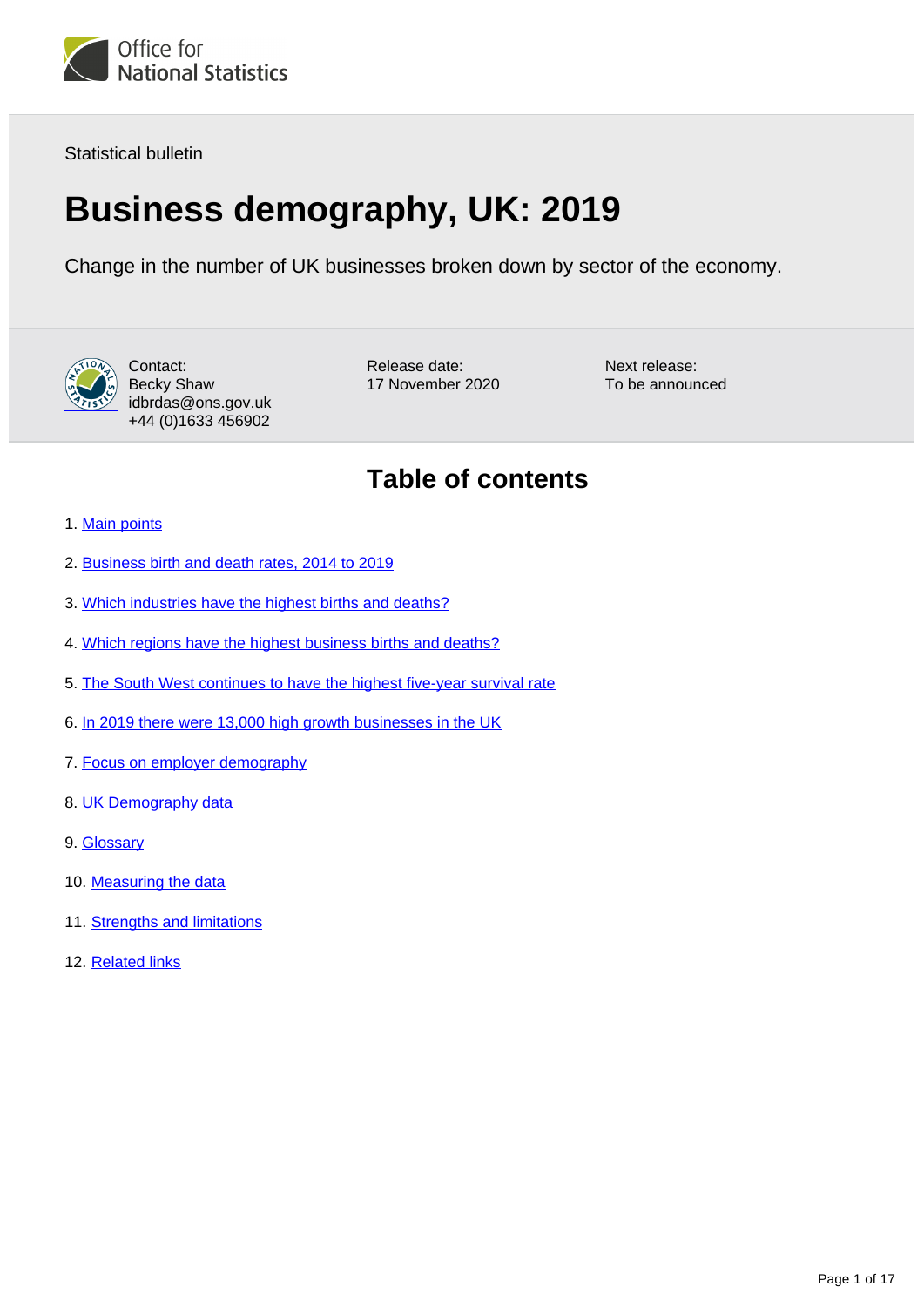## <span id="page-1-0"></span>**1 . Main points**

- Between 2018 and 2019 the number of UK business births has increased, moving from 370,000 to 390,000, a birth rate of 13.0% in 2019 compared with 12.7% in 2018.
- The number of UK business deaths increased from 311,000 to 336,000 between 2018 and 2019, a death rate of 11.2% compared with 10.7% in 2018.
- London had both the highest business birth rate at 15.7%, and death rate at 13.1%.
- The transport and storage (including postal) industry had the highest business birth rate at 22.7% and business administration and support services had the highest business death rate at 14.9%.
- In 2019, there were 13,000 high growth businesses in the UK, measured by employment, compared with 14,000 in 2018.

## <span id="page-1-1"></span>**2 . Business birth and death rates, 2014 to 2019**

Figure 1 shows that both business birth and death rates grew in 2019. The growth in the business death rate is higher than the growth in the business birth rate.

Business births and deaths have both grown relatively strongly over the last five years, with births outnumbering deaths each year. As a result, the number of businesses has grown steadily year-on-year, and this suggests that the productive size of the economy has too. We saw this in the UK Business: Activity, size and location 2020 [bulletin](https://www.ons.gov.uk/businessindustryandtrade/business/activitysizeandlocation/bulletins/ukbusinessactivitysizeandlocation/2020) as well.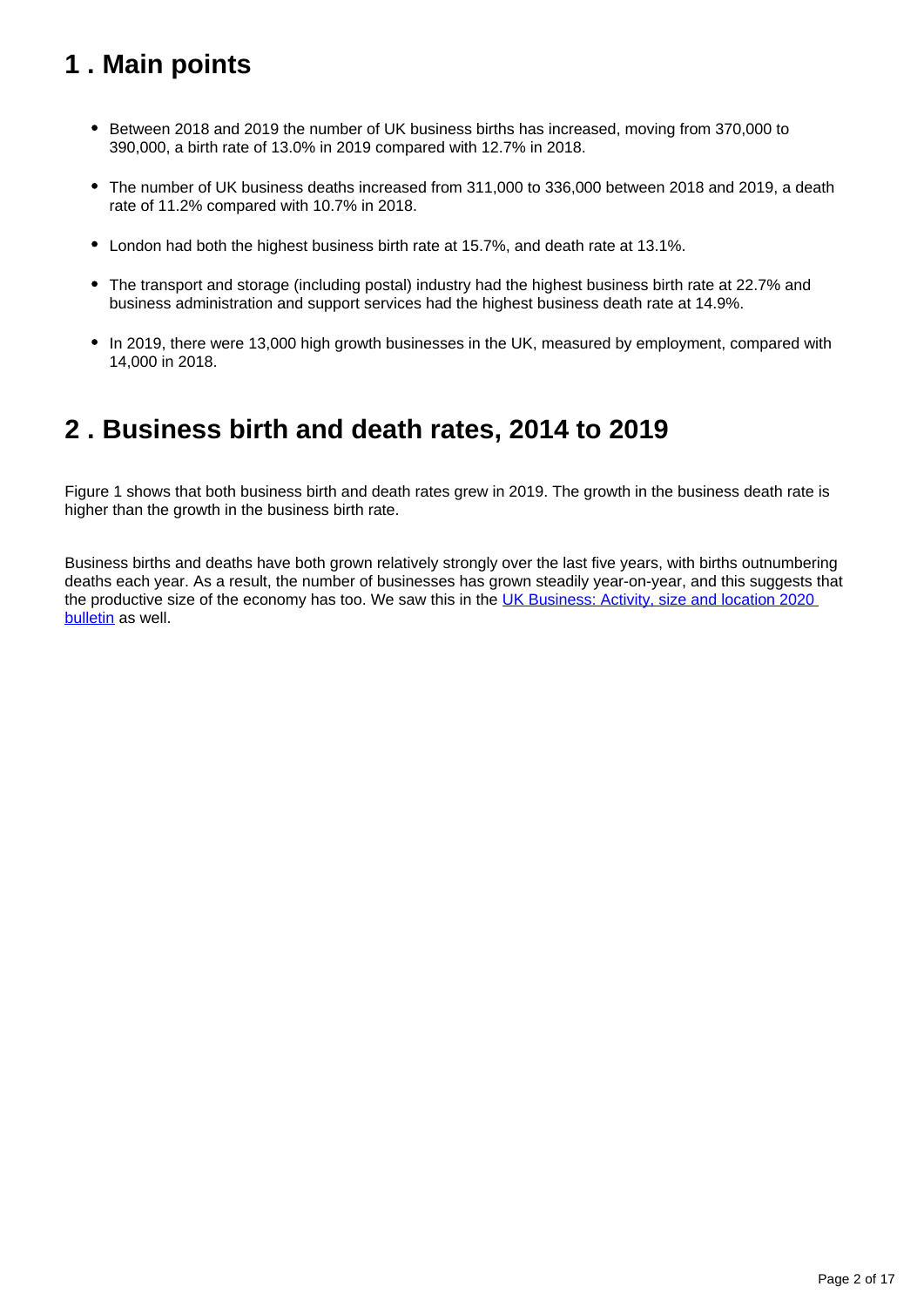### **Figure 1: Since 2014 the rate of business births has exceeded the rate of business deaths**

#### **Birth and death rates of businesses, UK: 2014 to 2019**

## Figure 1: Since 2014 the rate of business births has exceeded the rate of business deaths

Birth and death rates of businesses, UK: 2014 to 2019



#### **Source: Office for National Statistics - Inter-Departmental Business Register**

There were approximately 2.99 million active businesses in the UK during 2019, an increase of 74,000 on 2018 (Table 1). Estimates for 2019 are available in [greater geographical and industrial detail from the datasets](https://www.ons.gov.uk/businessindustryandtrade/business/activitysizeandlocation/datasets/businessdemographyreferencetable).

In 2019, business births increased from 370,000 to 390,000. Business deaths have seen an increase of 25,000 to 336,000 compared with 311,000 in 2018.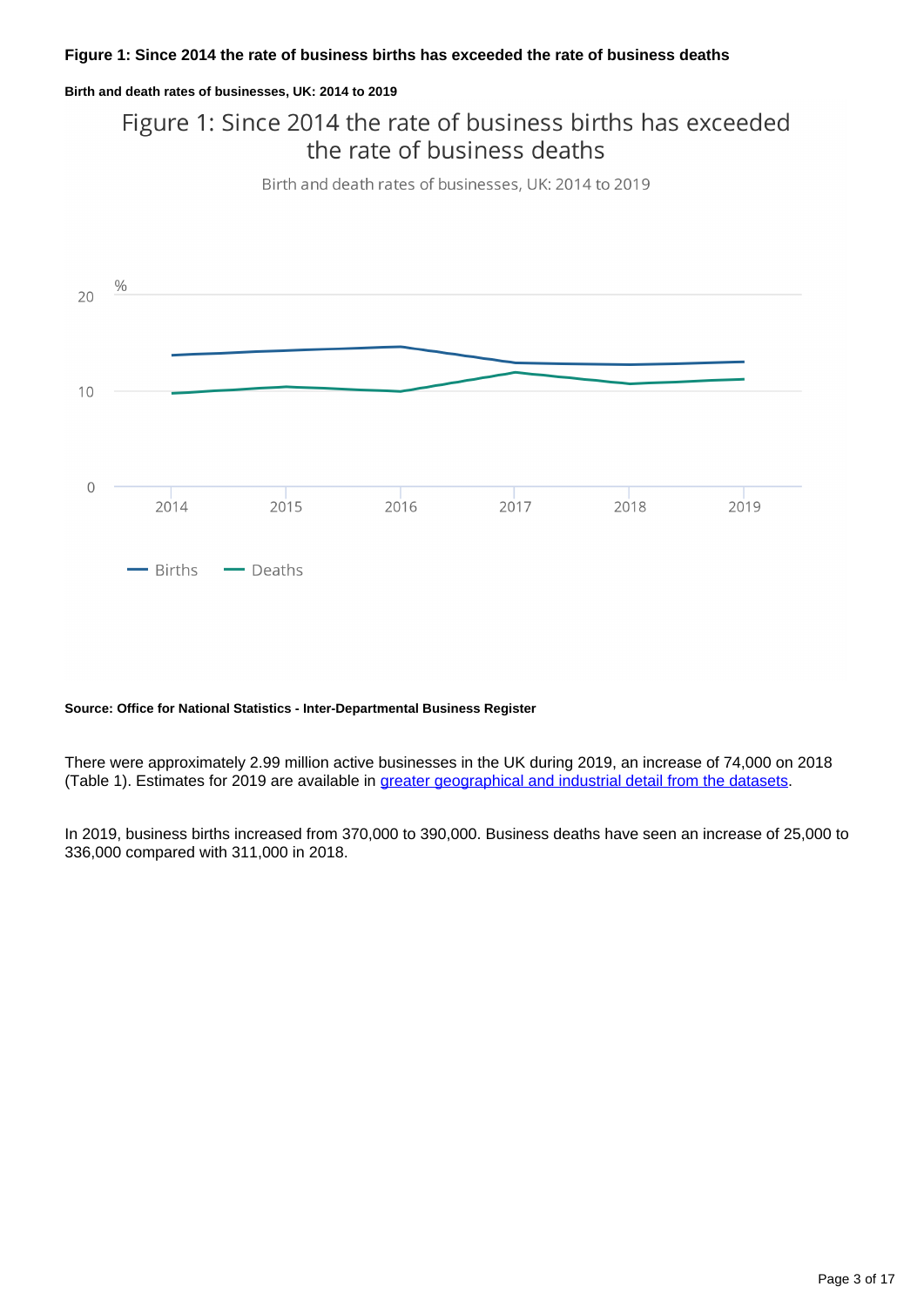#### Table 1: Business birth and death rates UK, 2014 to 2019

### **Counts to the nearest thousand**

| <b>Active Births</b>  |     |                                     | <b>Deaths</b> |      |  |
|-----------------------|-----|-------------------------------------|---------------|------|--|
|                       |     | Count Count Rate (%) Count Rate (%) |               |      |  |
| 2014 2,551 350        |     | 13.7                                | 246           | 9.7  |  |
| 2015 2,699 383        |     | 14.3                                | 282           | 10.4 |  |
| 2016 2,834 414        |     | - 14.6                              | 281           | 9.9  |  |
| 2017 2,917 376 12.9   |     |                                     | 346.          | 11.9 |  |
| <b>2018</b> 2,916 370 |     | 12.7                                | 311           | 10.7 |  |
| 2019 2,990            | 390 | 13.0                                | 336           | 11.2 |  |

Source: Office for National Statistics - Inter-Departmental Business Register

### **Notes**

- 1. Because of a [new tax law](https://www.gov.uk/guidance/vat-overseas-businesses-using-an-online-marketplace-to-sell-goods-in-the-uk) being introduced by HMRC in September 2016, the figures for 2017 and 2018 have been revised. For more details, please refer to [Section 11](https://www.ons.gov.uk/businessindustryandtrade/business/activitysizeandlocation/bulletins/businessdemography/2019#strengths-and-limitations).
- 2. The deaths count provided in this table for 2018 and 2019 are provisional. For more details, please refer to [Section 11](https://www.ons.gov.uk/businessindustryandtrade/business/activitysizeandlocation/bulletins/businessdemography/2019#strengths-and-limitations).
- 3. For the purpose of this bulletin the active figure for 2015 has been recalculated using the new December to December reference period [\(recent improvements\)](https://www.ons.gov.uk/businessindustryandtrade/business/activitysizeandlocation/methodologies/businessdemographyqmi). This was to produce a revised death rate on the same basis.

## <span id="page-3-0"></span>**3 . Which industries have the highest births and deaths?**

The transport and storage (including postal) industry had the highest business birth rate at 22.7%. This continues the strong growth rate of business births in this industry. There has been a significant rise in small or single person courier companies, to meet the demand for home delivery resulting from the rise in online shopping. Some of the single employee limited companies tend to be registered for a short period of time, so the nature of these businesses can cause large numbers of business births and deaths. This has contributed to this industry having one of the higher death rates, at 14.1%. The highest death rate, however, was in business administration and support services, at 14.9%.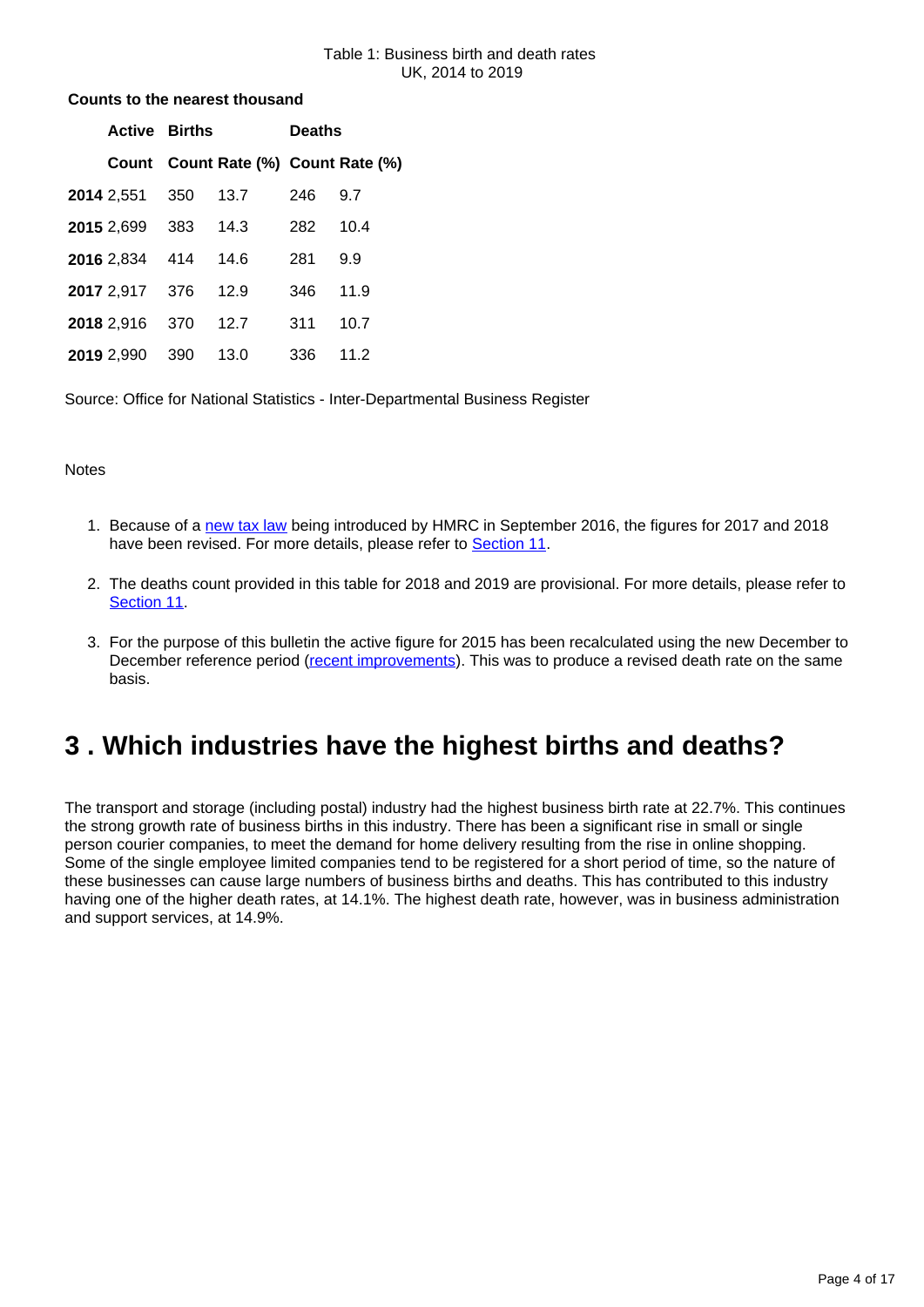### **Counts to the nearest thousand**

|                                                        | <b>Active Births</b> |     |                               | <b>Deaths</b> |      |
|--------------------------------------------------------|----------------------|-----|-------------------------------|---------------|------|
|                                                        | Count                |     | Count Rate (%) Count Rate (%) |               |      |
| <b>Production</b>                                      | 174                  | 17  | 9.7                           | 17            | 9.7  |
| <b>Construction</b>                                    | 402                  | 51  | 12.8                          | 42            | 10.4 |
| <b>Motor trades</b>                                    | 85                   | 8   | 8.9                           | 8             | 9.5  |
| Wholesale                                              | 116                  | 10  | 8.8                           | 11            | 9.4  |
| Retail                                                 | 240                  | 33  | 13.7                          | 27            | 11.1 |
| Transport and storage (inc. postal)                    | 145                  | 33  | 22.7                          | 20            | 14.1 |
| <b>Accommodation and food services</b>                 | 188                  | 30  | 15.8                          | 25            | 13.5 |
| Information and communication                          | 263                  | 32  | 12.2                          | 28            | 10.8 |
| <b>Finance and insurance</b>                           | 48                   | 6   | 11.7                          | 5             | 11.3 |
| <b>Property</b>                                        | 129                  | 16  | 12.0                          | 16            | 12.4 |
| Professional, scientific and technical                 | 544                  | 66  | 12.1                          | 60            | 11.0 |
| <b>Business administration and support services</b>    | 304                  | 59  | 19.3                          | 45            | 14.9 |
| <b>Education</b>                                       | 46                   | 5   | 10.9                          | 5             | 10.0 |
| <b>Health</b>                                          | 114                  | 10  | 8.6                           | 9             | 8.1  |
| Arts, entertainment, recreation and other services 193 |                      | 17  | 8.6                           | 17            | 8.8  |
| <b>Total</b>                                           | 2,990                | 390 | 13.0                          | 336           | 11.2 |

Source: Office for National Statistics - Inter-Departmental Business Register

**Notes** 

- 1. The deaths counts provided in this table for 2019 are provisional. For more details, please refer to Section [11](https://publishing.ons.gov.uk/businessindustryandtrade/business/activitysizeandlocation/bulletins/businessdemography/2019#strengths-and-limitations) of this statistical bulletin.
- 2. Please note that figures are rounded individually, therefore, the sum of component items may be slightly different to the totals shown.

## <span id="page-4-0"></span>**4 . Which regions have the highest business births and deaths?**

At a regional level, London had the highest business birth rate at 15.7%. The main industry impacting the births in London is professional, scientific and technical at 19.2%, with the management consultancy activities industry contributing over a third of this increase.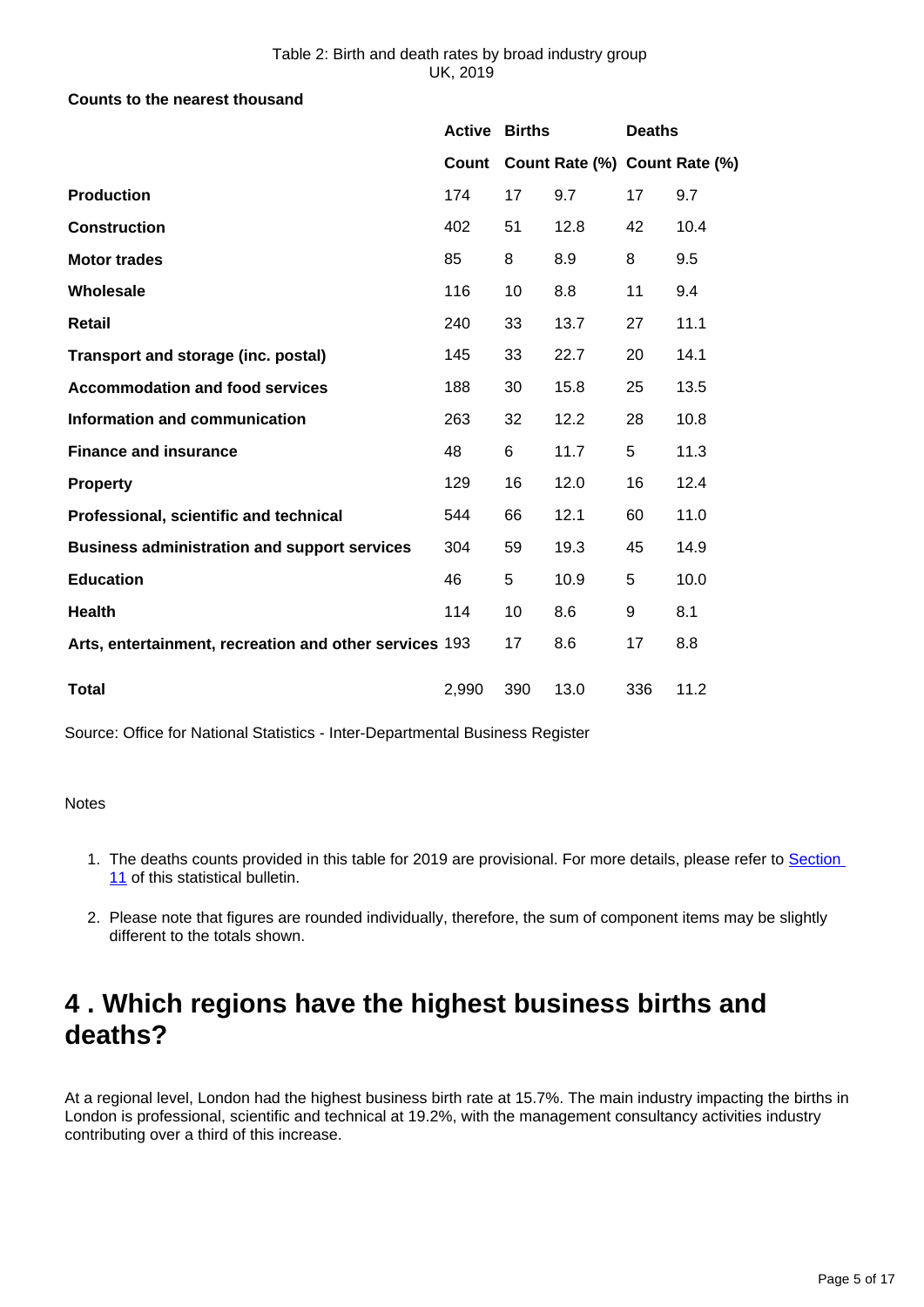London was also the region with the highest business death rate at 13.1%. Again, the biggest proportion of these deaths was in the professional, scientific and technical industry at 20.1% and within this figure, the management consultancy activities industry is the biggest contributor making up 40.2% of the business deaths. London having the highest proportion of business deaths corresponds with the fact that the region also has the lowest five-year business survival rates.

Northern Ireland had the lowest business birth and death rates at 10.4% and 9.0% respectively.

When using this release please use lower geography data with caution. Factors like management companies or virtual offices can cause large volatility to the data year-on-year. This affects mainly single employee limited companies. [Large numbers of businesses can be registered at a single address](https://www.ons.gov.uk/businessindustryandtrade/business/activitysizeandlocation/methodologies/multipleregistrationsatasinglepostcode2017) and therefore distort the geographical location and industry of the businesses, as well as business demography changes. This is because the classification and the location of the individual businesses reflects the management company or virtual office rather than the individual business.

### Table 3: Birth and death rates by region UK, 2019

### **Counts to the nearest thousand**

| <b>Active</b>                       | <b>Births</b> |      | <b>Deaths</b> |                               |
|-------------------------------------|---------------|------|---------------|-------------------------------|
| Count                               |               |      |               |                               |
| 77                                  | 10            | 12.7 | 9             | 11.4                          |
| 295                                 | 39            | 13.3 | 36            | 12.1                          |
| <b>Yorkshire and The Humber 202</b> | 25            | 12.2 | 21            | 10.5                          |
| 195                                 | 24            | 12.5 | 20            | 10.4                          |
| 241                                 | 36            | 15.0 | 27            | 11.1                          |
| 297                                 | 36            | 12.1 | 33            | 11.0                          |
| 634                                 | 100           | 15.7 | 83            | 13.1                          |
| 462                                 | 55            | 11.9 | 48            | 10.5                          |
| 237                                 | 25            | 10.7 | 23            | 9.8                           |
| 104                                 | 12            | 11.8 | 11            | 10.4                          |
| 183                                 | 22            | 11.8 | 19            | 10.6                          |
| 64                                  | 7             | 10.4 | 6             | 9.0                           |
| 2,990                               | 390           | 13.0 | 336           | 11.2                          |
|                                     |               |      |               | Count Rate (%) Count Rate (%) |

Source: Office for National Statistics - Inter-Departmental Business Register

### **Notes**

- 1. The deaths counts provided in this table for 2019 are provisional. For more details, please refer to Section [11](https://www.ons.gov.uk/businessindustryandtrade/business/activitysizeandlocation/methodologies/multipleregistrationsatasinglepostcode2017) of this statistical bulletin.
- 2. Please note that figures are rounded individually, therefore, the sum of component items may be slightly different to the totals shown.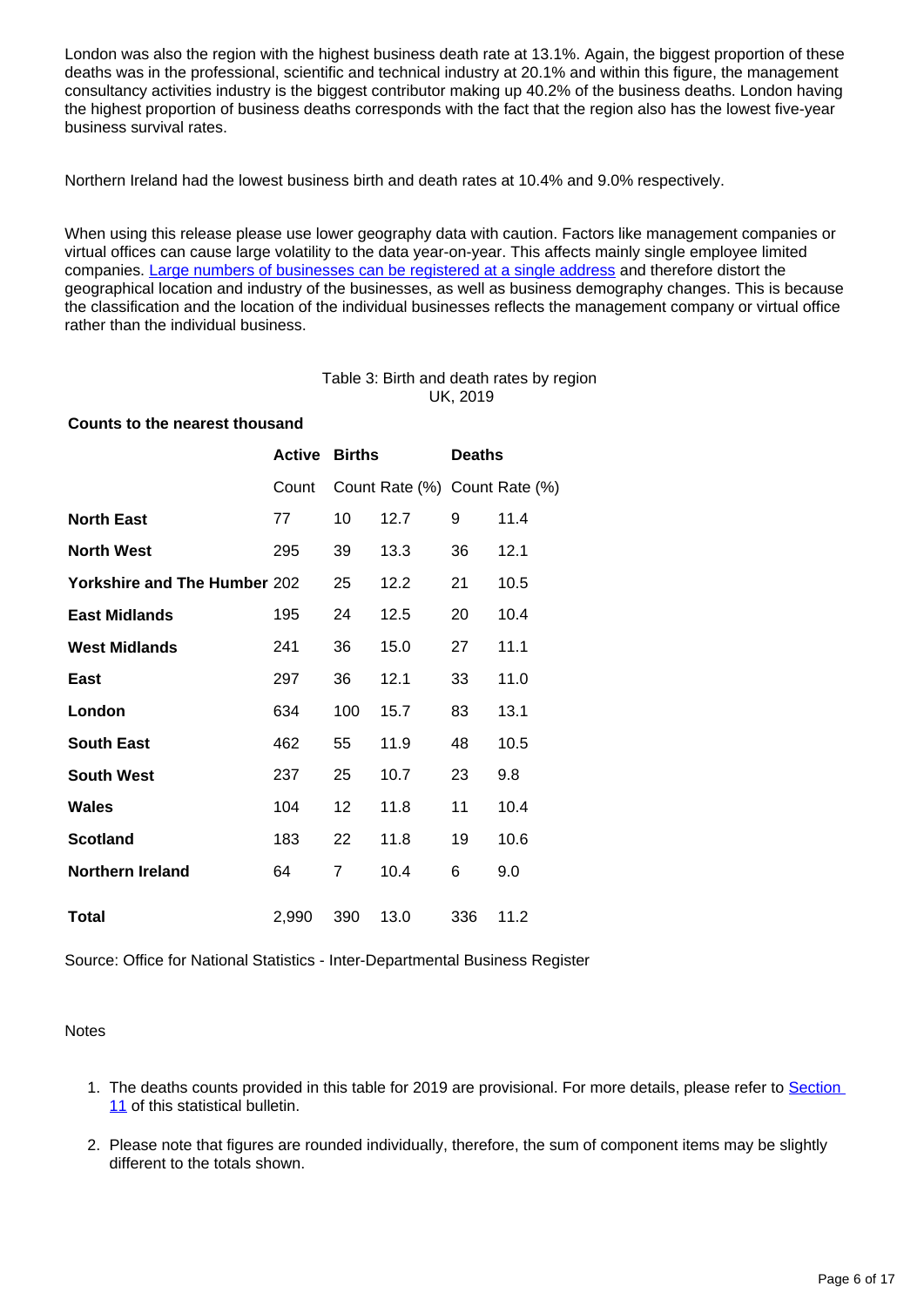## <span id="page-6-0"></span>**5 . The South West continues to have the highest five-year survival rate**

The region with the highest five-year survival rate was the South West at 45.9%. The survival rates show the percentage of businesses that survived into 2019. In recent years, comparisons of five-year survival rates have shown little change year-on-year. In fact, the South West has had the highest five-year business survival rate since 2012. The largest proportion of these surviving businesses, 22%, was in the professional, scientific and technical industry.

The lowest five-year survival rate was in London at 39.2%. London has had the lowest five-year survival rate since 2014.

### **Figure 2: The five-year survival rate for businesses born in 2014 is 42.5%**

### **Survival rates of UK Businesses born between 2014 and 2018**

Figure 2: The five-year survival rate for businesses born in 2014 is 42.5%



Survival rates of UK Businesses born between 2014 and 2018

#### **Source: Office for National Statistics – Inter-Departmental Business Register**

#### **Notes:**

- 1. There was a change in the reference period for the 2016 data. This will have had an effect on the one-year survival rates for businesses born in 2015. They will have had to survive for an extra month as the reference period for 2016 moved from November to December.
- 2. Because of a [new tax law](https://www.gov.uk/guidance/vat-overseas-businesses-using-an-online-marketplace-to-sell-goods-in-the-uk) being introduced by HMRC in September 2016, the figures for 2017 and 2018 have been revised. For more details, please refer to [Section 11](https://www.ons.gov.uk/businessindustryandtrade/business/activitysizeandlocation/bulletins/businessdemography/2019#strengths-and-limitations).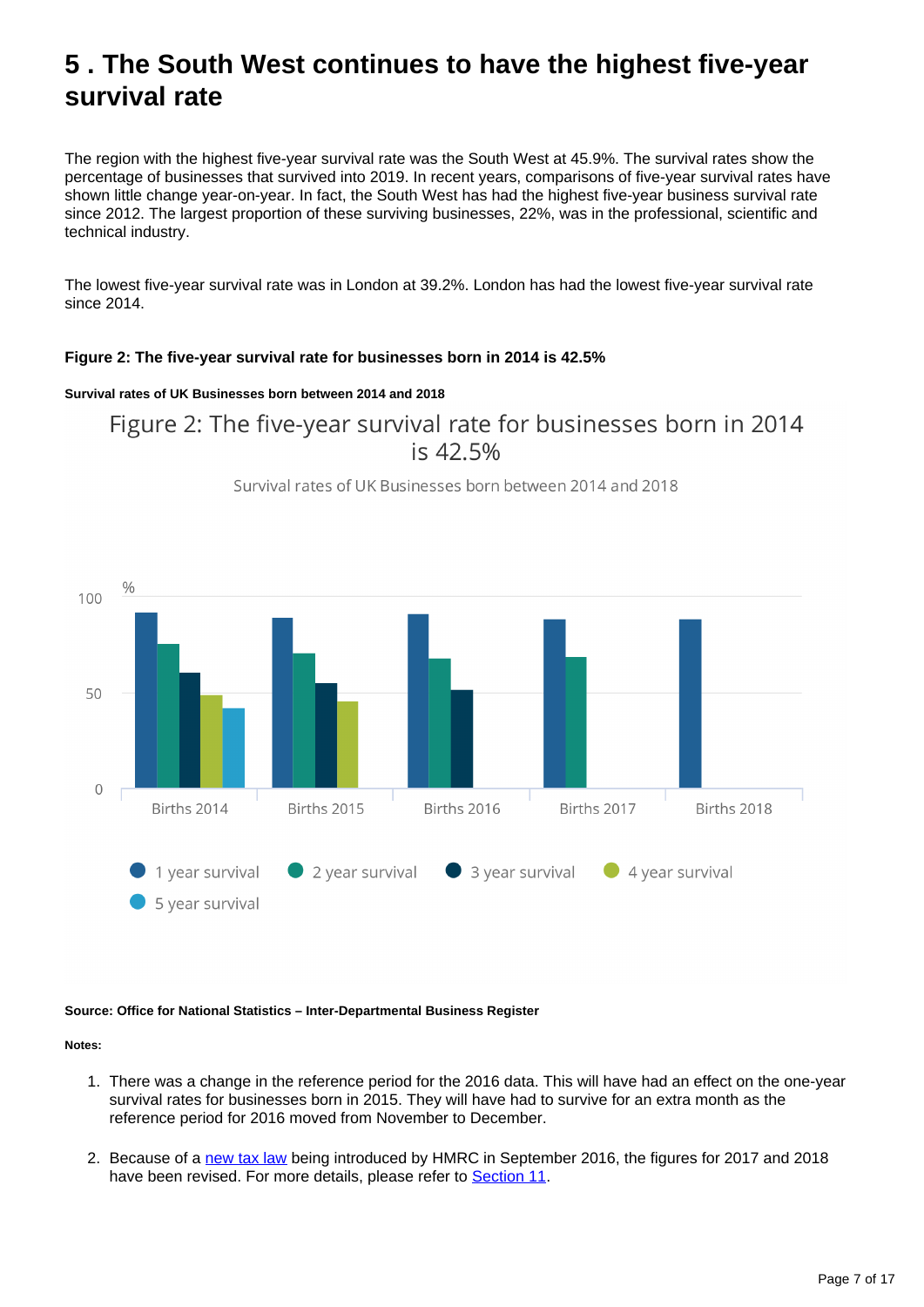## <span id="page-7-0"></span>**6 . In 2019 there were 13,000 high growth businesses in the UK**

At the UK level, out of 283,000 businesses in 2019, that have 10 or more employees, 13,000 or 4.6% have been classed as being high growth, a decrease of 0.4 percentage points compared with last year.

High growth (for the purpose of this publication) measures businesses, who had at least 10 employees in 2016, that had an average growth in employment of greater than 20% per year between 2016 to 2019. The high growth rates are calculated by showing these businesses as a share of the 2019 active businesses with 10 or more employees. (Businesses born in 2016 are not included.)

### **Breakdown by region**

London was the region with the largest number of businesses showing high growth, a count of 2,670 or 5.4%. Northern Ireland had the smallest number of high growth businesses at 265 or 3.5%.

| Table 4: High growth rates by region<br>UK: 2019 |
|--------------------------------------------------|
| $\text{High}$ Crowth Actives $(40.10)$ V. Date   |

|                                     |        | $10911$ OI OWELL ACLIVES (TVT) 70 INGLE |                 |
|-------------------------------------|--------|-----------------------------------------|-----------------|
|                                     | Count  | Count                                   | <b>Rate (%)</b> |
| <b>North East</b>                   | 365    | 8,820                                   | 4.1             |
| <b>North West</b>                   | 1,325  | 30,055                                  | 4.4             |
| <b>Yorkshire and The Humber 910</b> |        | 21,750                                  | 4.2             |
| <b>East Midlands</b>                | 845    | 19,575                                  | 4.3             |
| <b>West Midlands</b>                | 960    | 23,185                                  | 4.1             |
| <b>East</b>                         | 1,115  | 26,110                                  | 4.3             |
| London                              | 2,670  | 49,580                                  | 5.4             |
| <b>South East</b>                   | 1,845  | 40,240                                  | 4.6             |
| <b>South West</b>                   | 1,035  | 24,665                                  | 4.2             |
| <b>Wales</b>                        | 460    | 11,085                                  | 4.1             |
| <b>Scotland</b>                     | 805    | 20,575                                  | 3.9             |
| <b>Northern Ireland</b>             | 265    | 7,495                                   | 3.5             |
| <b>Total</b>                        | 12,600 | 283,135                                 | 4.5             |

Source: Office for National Statistics - Inter-Departmental Business Register

Notes

1. Please note that figures are rounded individually therefore the sum of component items my be slightly different to the totals shown.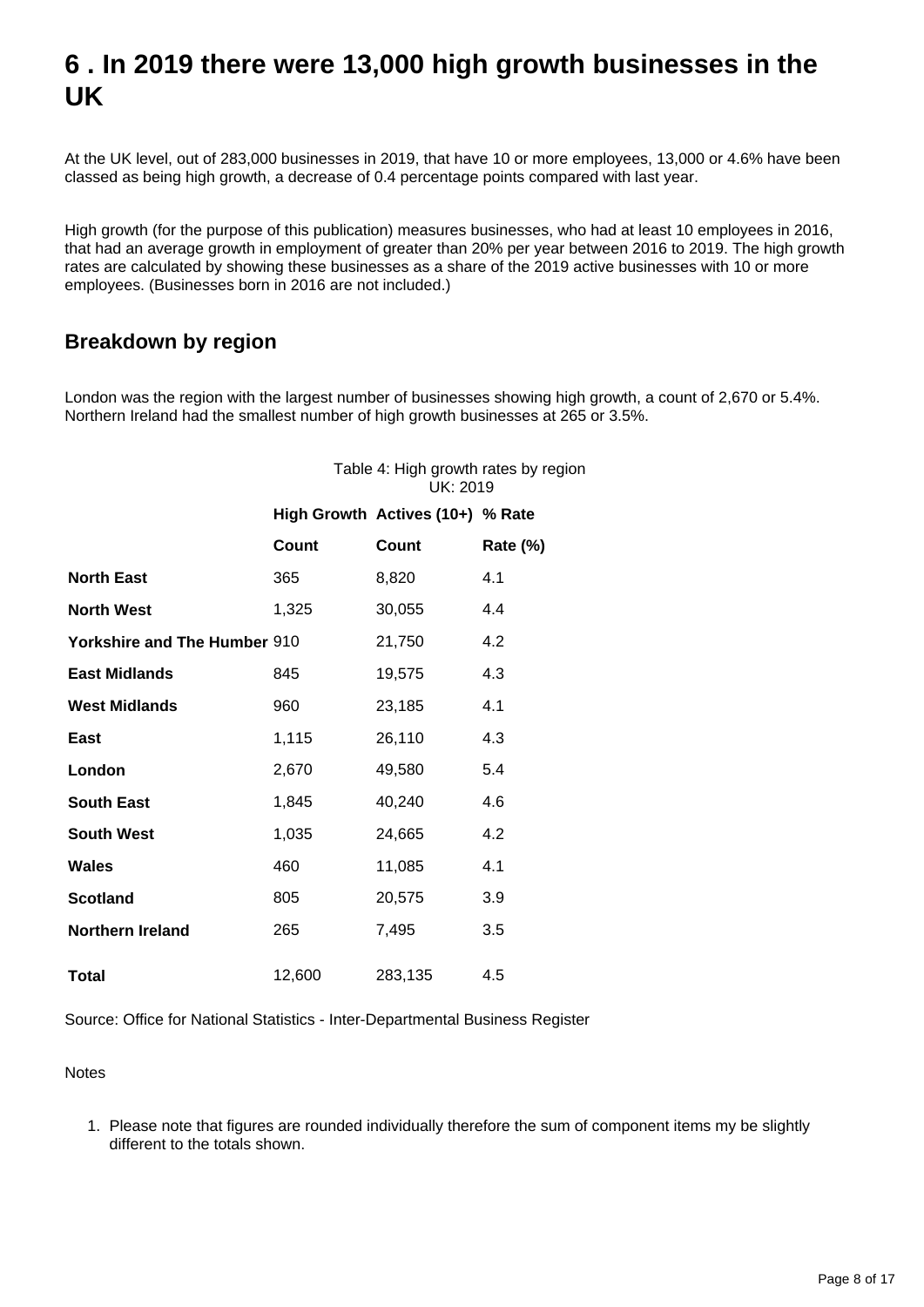## **Breakdown by broad industry group**

The industry with the highest percentage of businesses in high growth was information and communication, at 8.2%, followed by finance and insurance, at 7.2%. The industry with the smallest percentage of high growth businesses was property, at 2.9%.

| Table 5: High growth rates by broad industry group |
|----------------------------------------------------|
| UK. 2019                                           |

|                                                        |        | High Growth Actives (10+) % rate |                 |
|--------------------------------------------------------|--------|----------------------------------|-----------------|
|                                                        | Count  | Count                            | <b>Rate (%)</b> |
| <b>Production</b>                                      | 1,270  | 32,410                           | 3.9             |
| <b>Construction</b>                                    | 905    | 20,370                           | 4.4             |
| <b>Motor trades</b>                                    | 195    | 6,580                            | 3.0             |
| Wholesale                                              | 825    | 18,620                           | 4.4             |
| <b>Retail</b>                                          | 735    | 19,590                           | 3.8             |
| Transport and storage (inc. postal)                    | 450    | 10,325                           | 4.4             |
| <b>Accommodation and food services</b>                 | 1,285  | 40,280                           | 3.2             |
| Information and communication                          | 1,070  | 13,100                           | 8.2             |
| <b>Finance and insurance</b>                           | 350    | 4,885                            | 7.2             |
| <b>Property</b>                                        | 190    | 6,540                            | 2.9             |
| Professional, scientific and technical                 | 1,485  | 28,350                           | 5.2             |
| <b>Business administration and support services</b>    | 1,480  | 24,300                           | 6.1             |
| <b>Education</b>                                       | 375    | 8,260                            | 4.5             |
| <b>Health</b>                                          | 1,305  | 31,450                           | 4.1             |
| Arts, entertainment, recreation and other services 680 |        | 18,075                           | 3.8             |
| <b>Total</b>                                           | 12,600 | 283,135                          | 4.5             |

Source: Office for National Statistics - Inter-Departmental Business Register

**Notes** 

1. Please note that figures are rounded individually therefore the sum of component items may be slightly different to the totals shown.

## <span id="page-8-0"></span>**7 . Focus on employer demography**

The employer business demography is an alternative measure of business demography based on businesses with at least one employee. It was set up to enable the collection of internationally comparable statistics. It is regulated by law in the European Statistical System and forms the most important data source for the [entrepreneurial performance indicators](http://ec.europa.eu/eurostat/web/structural-business-statistics/entrepreneurship/indicators).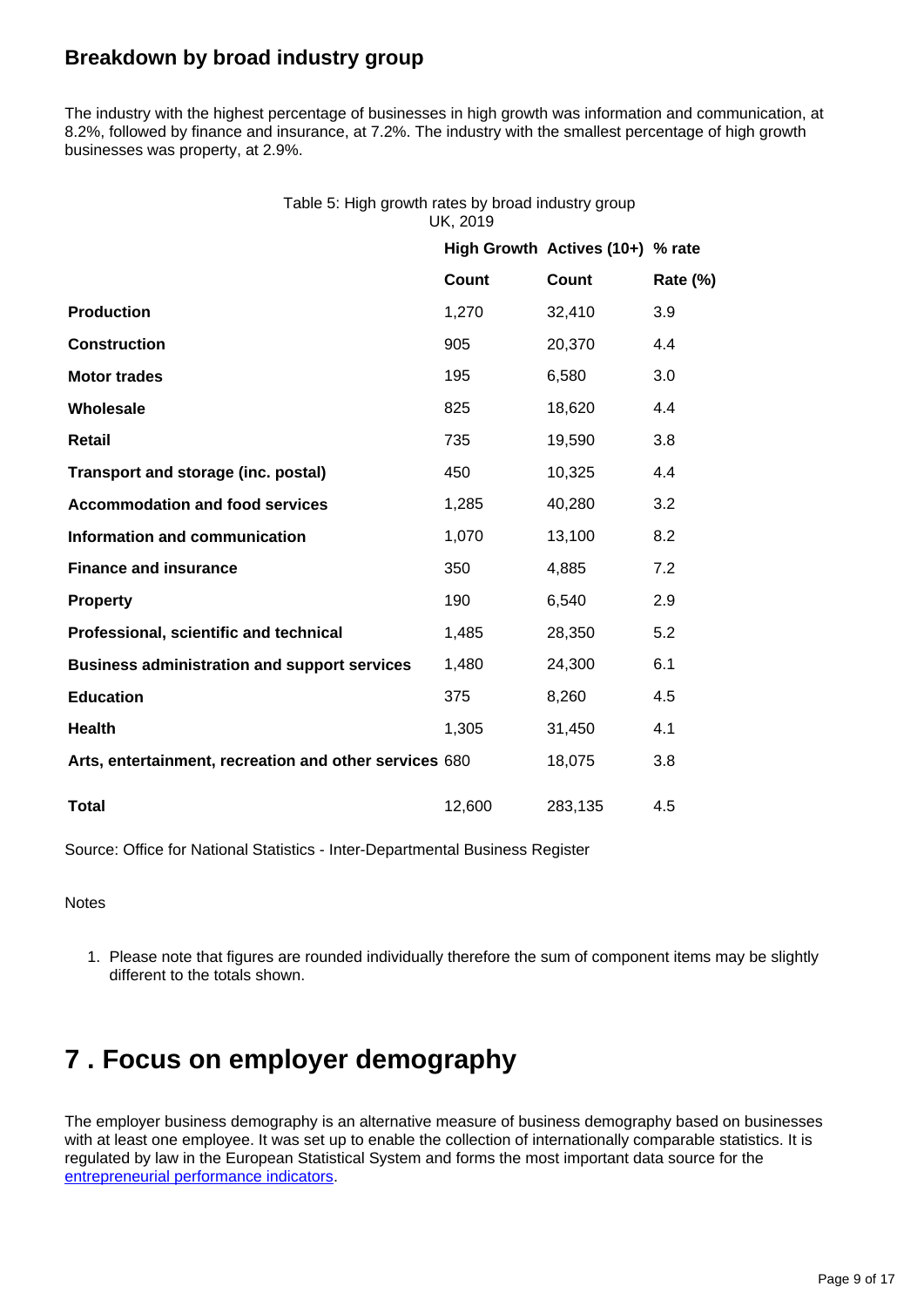Employer business births include new businesses with at least one employee as well as existing non-employer businesses that have become employer businesses. Deaths are businesses that died with at least one employee, as well as businesses that cease to employ staff. It is important to remember that these counts include single employee companies where the employee is also the owner-director.

The employer business birth rate, as a proportion of all active employer businesses, for 2019 was 13.3% and the employer business death rate for 2019 was 11.0%.

The highest employer birth rate was in the transport and storage (including postal) industry at 20.3%. This industry continues to see an increase in drivers setting up their own limited companies. The only employee in these businesses is also the owner or director.

Single employee limited companies make up 61% of the overall employer births figures. These types of businesses have traditionally made up a large proportion of certain industries, such as construction but we are now seeing an increase in single person limited companies in the retail industry and this coincides with the increase in online sellers. The accommodation and food services industry has the third highest employer business birth rate at 16.1%, however, if you look at business births with two or more employees you get a very different picture with accommodation and food services having the highest birth rate at 12.2%.

As shown, single employee limited companies can have a big effect on employer business births and deaths. In recent years, [the amendment made by HM Revenue and Customs \(HMRC\) to the Intermediaries Legislation](https://www.gov.uk/government/publications/off-payroll-working-in-the-public-sector-reform-of-the-intermediaries-legislation-technical-note/off-payroll-working-in-the-public-sector-reform-of-the-intermediaries-legislation-information-for-agents)  [\(IR35\)](https://www.gov.uk/government/publications/off-payroll-working-in-the-public-sector-reform-of-the-intermediaries-legislation-technical-note/off-payroll-working-in-the-public-sector-reform-of-the-intermediaries-legislation-information-for-agents) in the public sector have coincided with large fluctuations in the numbers of business births and deaths in the health and education sector. Single employee limited companies in the private sector may see fluctuations in the future when these changes are also applied to the private sector in 2021.

The highest employer death rate was in the business, admin and support services. Again (to eliminate some of the effect of the single employee limited companies) if you look at business deaths with two or more employees then the largest employer death rate is in accommodation and food services. This industry also has historically one of the lowest five-year business survival rates.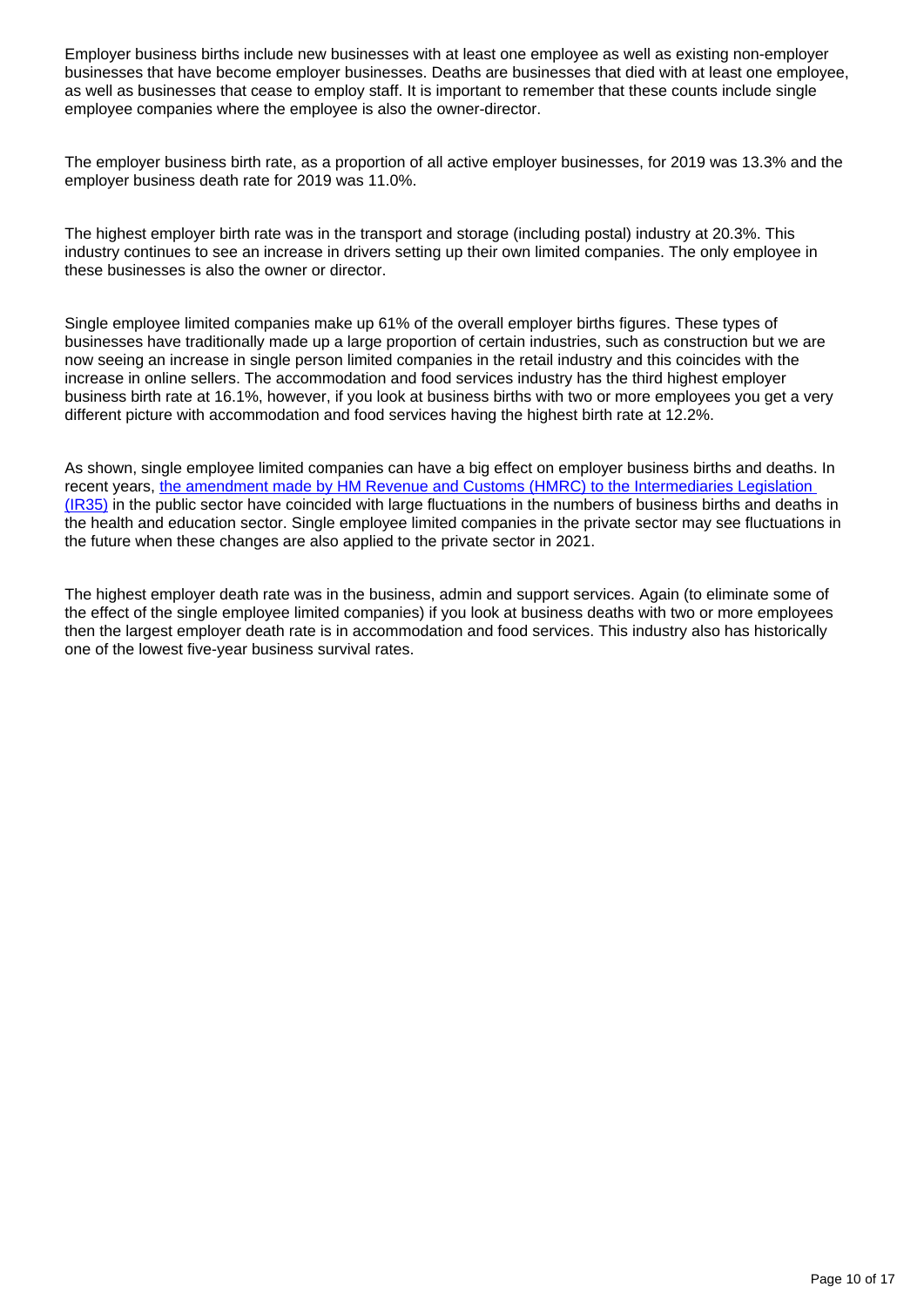|                                                           | <b>Business</b> | <b>Employers</b><br>demography demography | 2+ employees |
|-----------------------------------------------------------|-----------------|-------------------------------------------|--------------|
| <b>Production</b>                                         | 16,880          | 16,075                                    | 5,280        |
| <b>Construction</b>                                       | 51,335          | 45,420                                    | 13,245       |
| <b>Motor trades</b>                                       | 7,575           | 6,630                                     | 2,205        |
| Wholesale                                                 | 10,205          | 9,715                                     | 2,175        |
| <b>Retail</b>                                             | 32,800          | 30,215                                    | 9,210        |
| Transport and storage (inc. postal)                       | 32,800          | 23,865                                    | 7,415        |
| <b>Accommodation and food services</b>                    | 29,615          | 29,275                                    | 22,200       |
| Information and communication                             | 32,070          | 31,465                                    | 6,155        |
| Finance and insurance (Excl 6420)                         | 5,605           | 5,570                                     | 1,485        |
| <b>Property</b>                                           | 15,555          | 14,935                                    | 3,395        |
| Professional, scientific and technical                    | 65,720          | 63,740                                    | 13,345       |
| <b>Business administration and support services</b>       | 58,655          | 57,955                                    | 20,135       |
| <b>Education</b>                                          | 5,030           | 4,885                                     | 1,685        |
| <b>Health</b>                                             | 9,795           | 9,740                                     | 3,310        |
| Arts, entertainment, recreation and other services 16,590 |                 | 15,125                                    | 6,805        |
| <b>Total</b>                                              | 390,230         | 364,610                                   | 118,045      |

Source: Office for National Statistics - Inter-Departmental Business Register

**Notes** 

1. Please note that figures are rounded individually therefore the sum of component items may be slightly different to the totals shown.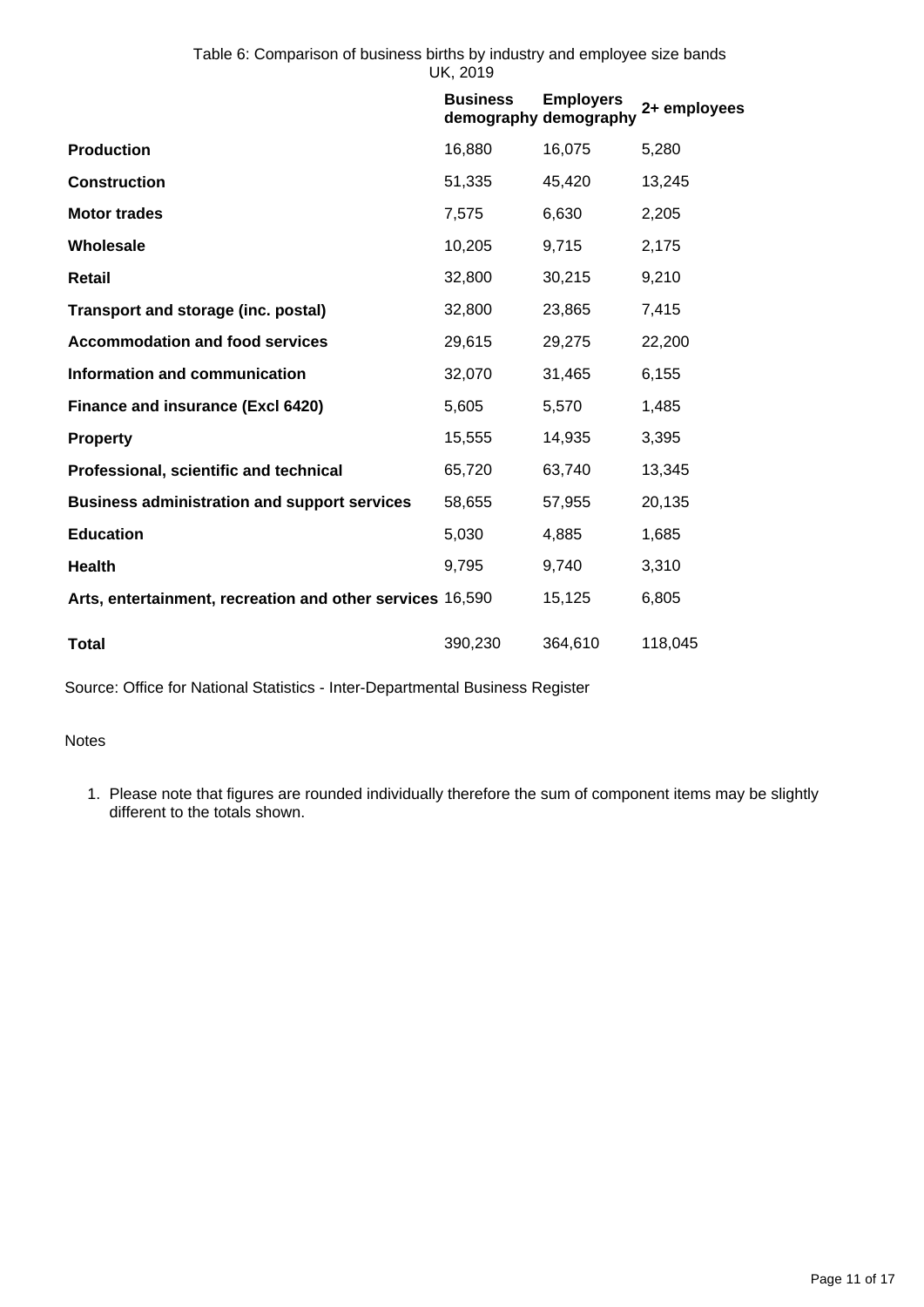|                                                           | <b>Business</b><br>demography | <b>Employers</b><br>demography | 2+ employees |
|-----------------------------------------------------------|-------------------------------|--------------------------------|--------------|
| <b>Production</b>                                         | 16,840                        | 15,235                         | 4,635        |
| <b>Construction</b>                                       | 41,750                        | 34,055                         | 10,355       |
| <b>Motor trades</b>                                       | 8,135                         | 5,990                          | 2,370        |
| Wholesale                                                 | 10,925                        | 9,560                          | 2,810        |
| Retail                                                    | 26,630                        | 22,265                         | 8,815        |
| Transport and storage (inc. postal)                       | 20,405                        | 15,520                         | 5,420        |
| <b>Accommodation and food services</b>                    | 25,245                        | 24,510                         | 18,100       |
| Information and communication                             | 28,265                        | 27,000                         | 5,115        |
| Finance and insurance (Excl 6420)                         | 5,380                         | 5,300                          | 1,335        |
| <b>Property</b>                                           | 16,080                        | 14,635                         | 2,495        |
| Professional, scientific and technical                    | 59,925                        | 55,290                         | 10,835       |
| <b>Business administration and support services</b>       | 45,445                        | 43,665                         | 10,675       |
| <b>Education</b>                                          | 4,595                         | 4,300                          | 1,355        |
| <b>Health</b>                                             | 9,250                         | 9,165                          | 3,140        |
| Arts, entertainment, recreation and other services 17,070 |                               | 14,105                         | 5,655        |
| <b>Total</b>                                              | 335,940                       | 300,595                        | 93,110       |

Source: Office for National Statistics - Inter-Departmental Business Register

**Notes** 

1. Please note that figures are rounded individually therefore the sum of component items may be slightly different to the totals shown.

Within the regions, London had the highest employer business birth and death rate at 15.8% and 12.9% respectively. In line with the UK trend, the largest contributing industry to the employer births and deaths in London was professional, scientific and technical. If we look at the businesses employing two or more people, we again see that the main contributor, by industry, to both employer business births and deaths was the accommodation and food services industry.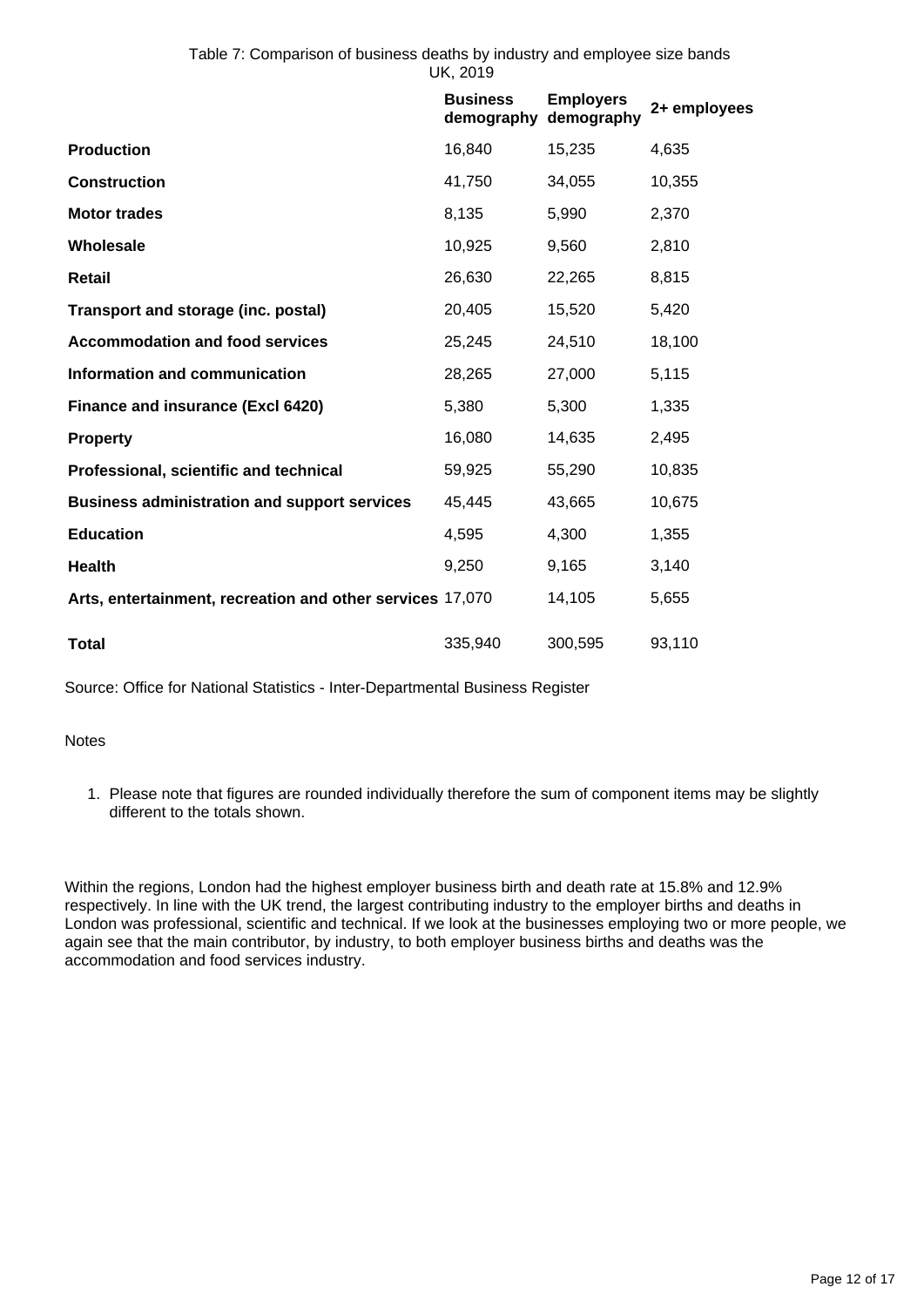Table 8: Comparison of business births in regions of the UK by employee size bands, UK, 2019

|                                 | <b>Business</b><br>demography demography | <b>Employers</b> | 2+ employees |
|---------------------------------|------------------------------------------|------------------|--------------|
| <b>North East</b>               | 9,795                                    | 9,175            | 3,525        |
| <b>North West</b>               | 39,205                                   | 36,810           | 11,865       |
| Yorkshire and The Humber 24,570 |                                          | 22,725           | 8,195        |
| <b>East Midlands</b>            | 24,370                                   | 22,260           | 7,850        |
| <b>West Midlands</b>            | 36,005                                   | 34,125           | 15,390       |
| East                            | 36,040                                   | 33,480           | 11,105       |
| London                          | 99,545                                   | 93,780           | 24,125       |
| <b>South East</b>               | 54,795                                   | 50,980           | 14,525       |
| <b>South West</b>               | 25,350                                   | 23,240           | 7,970        |
| Wales                           | 12,265                                   | 11,150           | 4,110        |
| <b>Scotland</b>                 | 21,665                                   | 20,565           | 7,320        |
| <b>Northern Ireland</b>         | 6,625                                    | 6,320            | 2,065        |
| Total                           | 390,230                                  | 364,610          | 118,045      |

Source: Office for National Statistics - Inter-Departmental Business Register

Notes

1. Please note that figures are rounded individually therefore the sum of component items my be slightly different to the totals shown.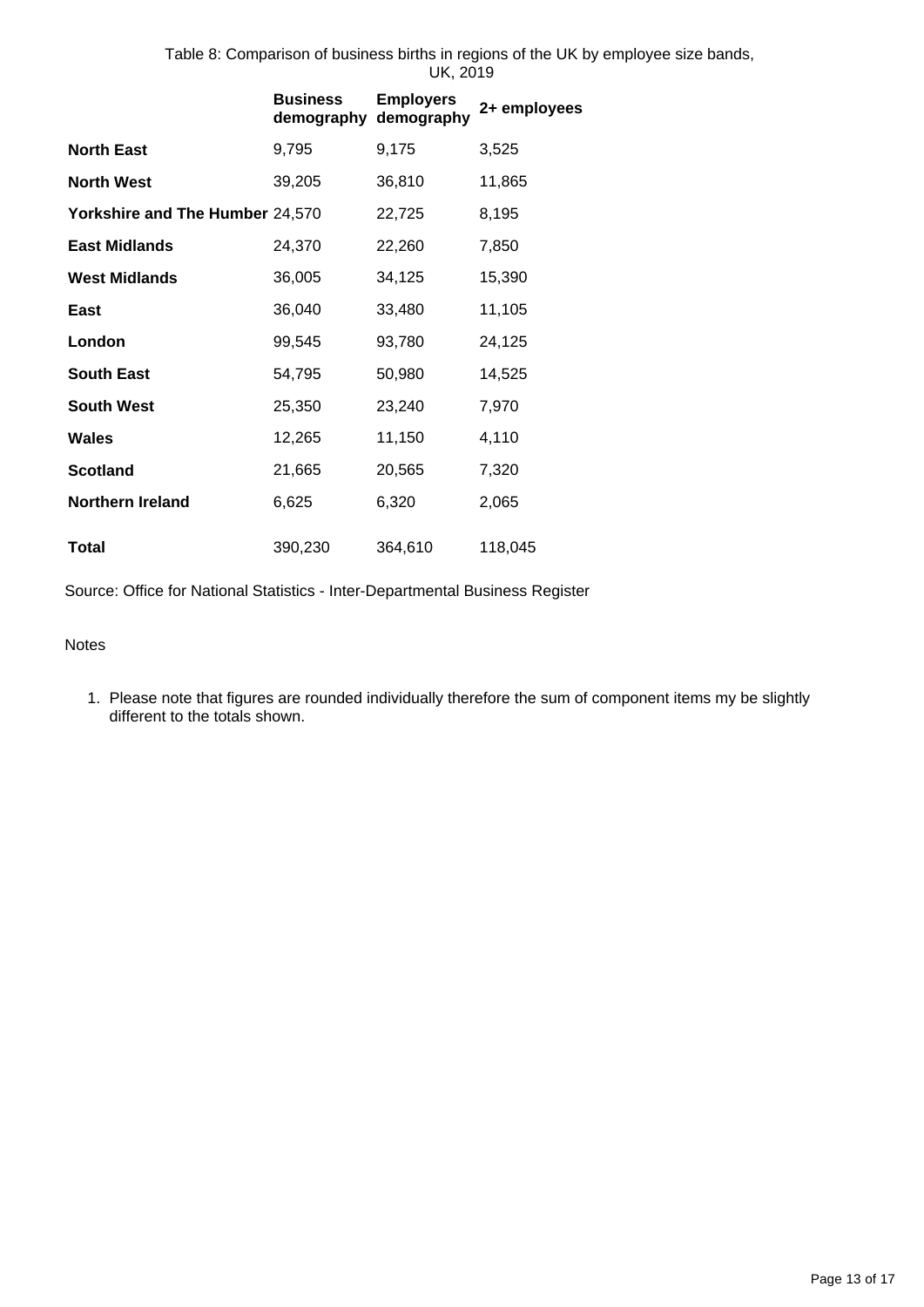Table 9: Comparison of business deaths in regions of the UK by employee size bands UK, 2019

|                                 | <b>Business</b><br>demography | <b>Employers</b><br>demography | 2+ employees |
|---------------------------------|-------------------------------|--------------------------------|--------------|
| <b>North East</b>               | 8,780                         | 7,900                          | 2,995        |
| <b>North West</b>               | 35,875                        | 32,685                         | 11,230       |
| Yorkshire and The Humber 21,085 |                               | 18,515                         | 6,440        |
| <b>East Midlands</b>            | 20,190                        | 17,415                         | 5,550        |
| <b>West Midlands</b>            | 26,805                        | 23,940                         | 8,445        |
| <b>East</b>                     | 32,670                        | 28,940                         | 9,965        |
| London                          | 82,800                        | 76,770                         | 18,200       |
| <b>South East</b>               | 48,430                        | 42,955                         | 12,455       |
| <b>South West</b>               | 23,295                        | 19,840                         | 6,445        |
| Wales                           | 10,825                        | 9,365                          | 3,720        |
| <b>Scotland</b>                 | 19,415                        | 17,565                         | 6,095        |
| <b>Northern Ireland</b>         | 5,765                         | 4,705                          | 1,570        |
| <b>Total</b>                    | 335,935                       | 300,595                        | 93,110       |

Source: Office for National Statistics - Inter-Departmental Business Register

**Notes** 

1. Please note that figures are rounded individually therefore the sum of competent items may be slightly different to the totals shown.

## <span id="page-13-0"></span>**8 . UK Demography data**

[Business Demography, UK](https://www.ons.gov.uk/businessindustryandtrade/business/activitysizeandlocation/datasets/businessdemographyreferencetable) 2020 | Released 17 November 2020 Annual data on births, deaths and survivals of businesses in the UK, by geographical area and Standard Industrial Classification 2007: SIC 2007 groups.

## <span id="page-13-1"></span>**9 . Glossary**

### **Active Business**

The starting point for the calculation of business demography data is the concept of active businesses in a reference year. These are defined as businesses that had either turnover or employment at any time during the reference period.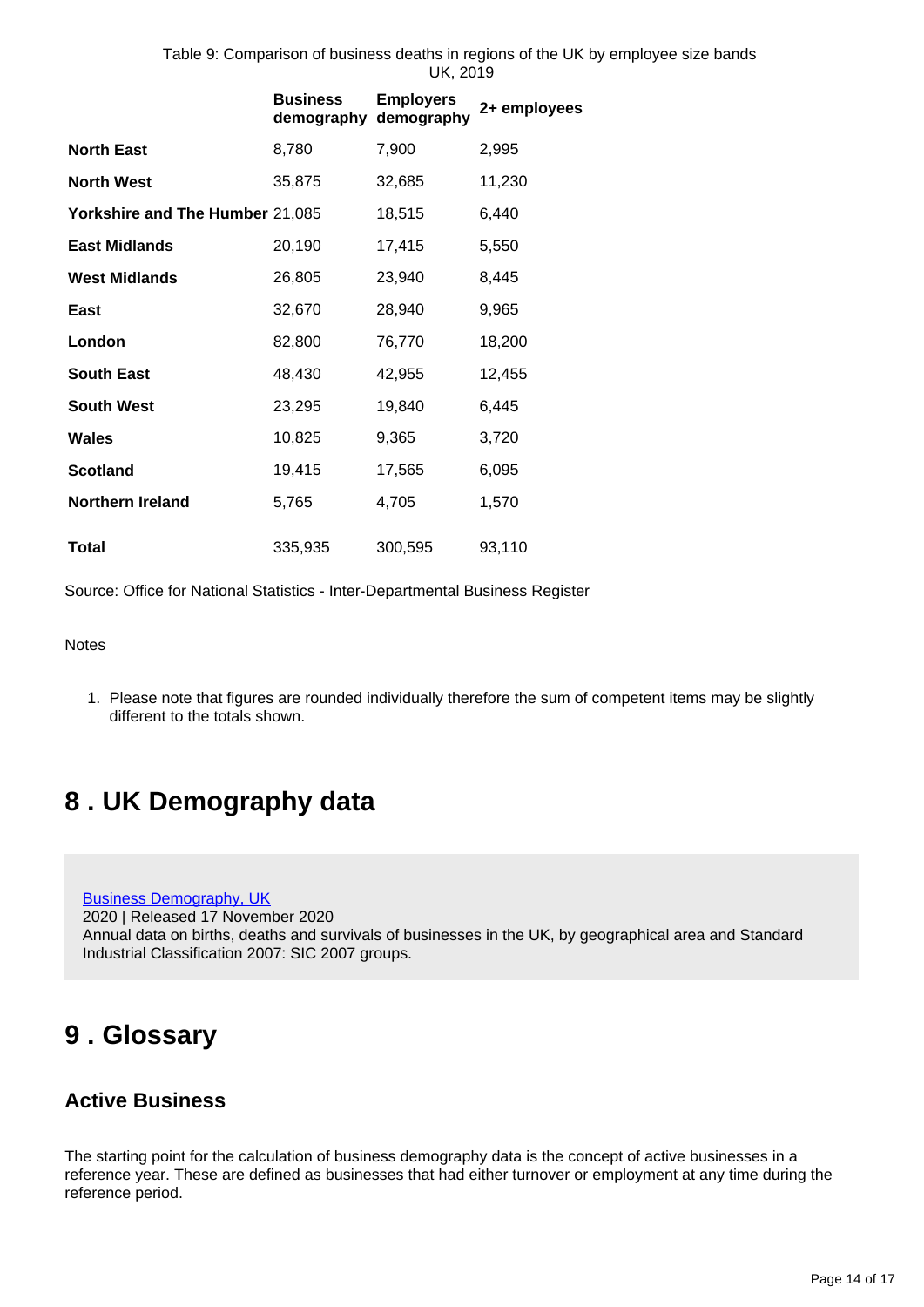### **Business**

For the purpose of this release, "business" is used to represent an enterprise. An enterprise can be defined as the smallest combination of legal units (based on VAT and/or PAYE records) that is an organisational unit producing goods or services, which benefits from a certain degree of autonomy in decision-making. An enterprise carries out one or more activities at one or more locations. An enterprise may also be a sole legal unit.

### **Business Birth**

New business registrations (identified through registration of the administrative units, that is, Value Added Tax (VAT) and Pay as You Earn (PAYE)) are referred to as business births. The birth rate is calculated using the number of births as a proportion of the active businesses.

### **Business Death**

Businesses that have ceased to trade (identified through de-registration of the administrative units) are referred to as business deaths. The death rate is calculated using the number of deaths as a proportion of the active businesses.

## **Employers Demography**

Employer business demography is an alternative measure of business demography based on businesses with at least one employee.

## **High Growth**

High growth (for the purpose of this publication) measures businesses, who had at least 10 employees in 2016, that had an average growth in employment of greater than 20% per year between 2016 to 2019. The high growth rates are calculated by showing these businesses as a share of the 2019 active businesses with 10 or more employees. (Businesses born in 2016 are not included).

### **Survivals**

A business is deemed to have survived if, having been a birth in year t or having survived to year t, it is active in terms of employment and/or turnover in any part of year t+1.

## <span id="page-14-0"></span>**10 . Measuring the data**

### **Data sources**

Business demography is an annual publication produced from the Inter-Departmental Business Register (IDBR). The publication focuses on changes to the registered business population, that is, those businesses registered at HM Revenue and Customs (HMRC) for Value Added Tax (VAT) and/or Pay As You Earn (PAYE) and at Companies House.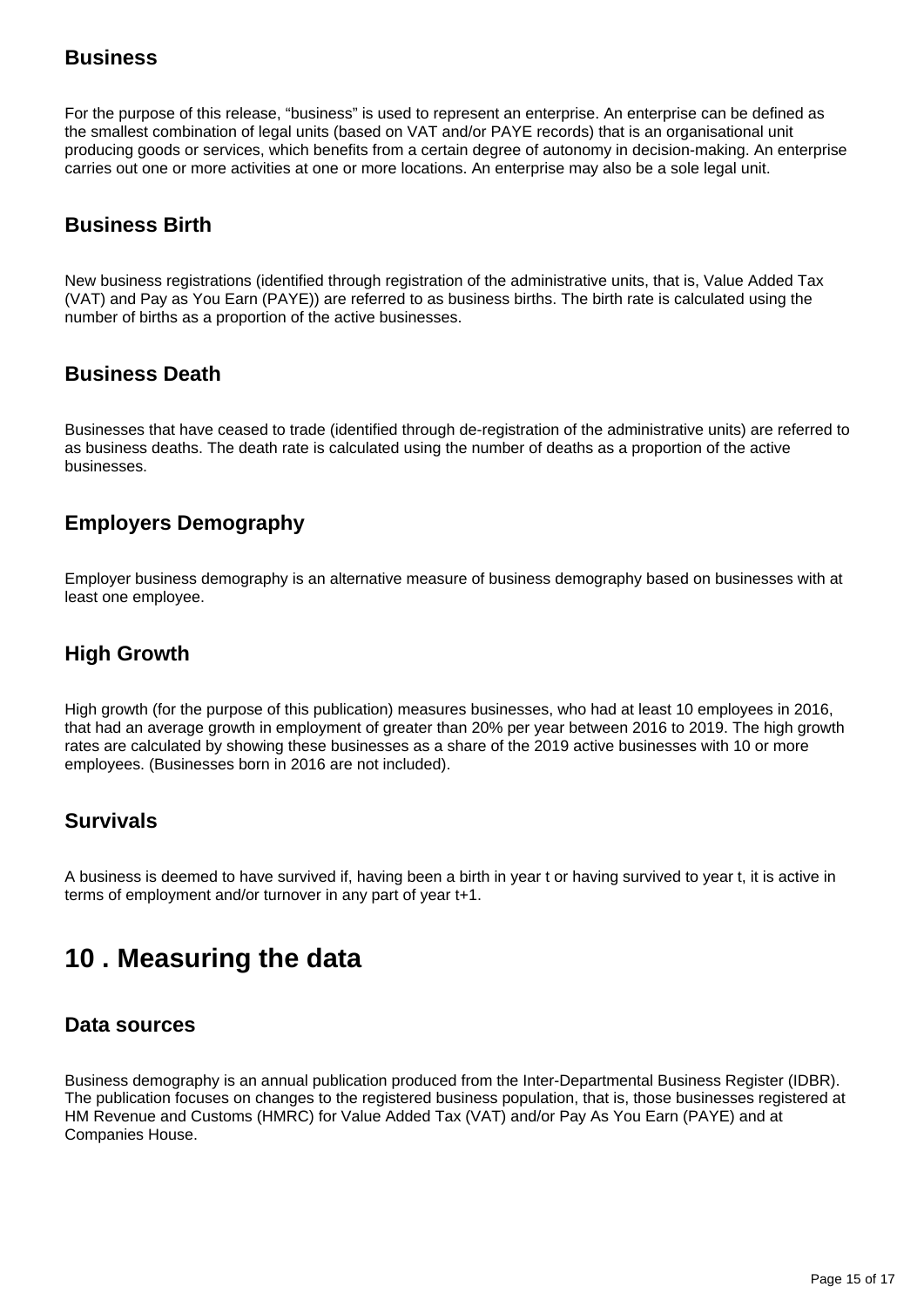## **Quality**

More quality and methodology information on strengths, limitations, appropriate uses, and how the data were created is available in the [Business demography Quality and Methodology Information.](https://www.ons.gov.uk/businessindustryandtrade/business/activitysizeandlocation/methodologies/businessdemographyqmi)

## <span id="page-15-0"></span>**11 . Strengths and limitations**

The starting point for the calculation of business demography data is the concept of active businesses in a reference year. These are defined as businesses that had either turnover or employment at any time during the [reference period](https://www.ons.gov.uk/businessindustryandtrade/business/activitysizeandlocation/methodologies/businessdemographyqmi). New business registrations (identified through registration of the administrative units, that is, Value Added Tax (VAT) and Pay as You Earn (PAYE)) are referred to as business births. The birth rate is calculated using the number of births as a proportion of the active businesses. Businesses that have ceased to trade (identified through de-registration of the administrative units) are referred to as business deaths. The death rate is calculated using the number of deaths as a proportion of the active businesses.

The [Eurostat and Organisation for Economic Co-operation and Development \(OECD\) manual on business](https://www.oecd.org/sdd/business-stats/eurostat-oecdmanualonbusinessdemographystatistics.htm)  [demography](https://www.oecd.org/sdd/business-stats/eurostat-oecdmanualonbusinessdemographystatistics.htm) recommends waiting for two years after the reference period to allow for reactivations before deaths figures are calculated. In this release, we estimated the number of reactivations and adjusted the data accordingly. This adjustment has been applied to all industries, by removing units from the death data. This can lead to different percentage adjustments at the lowest level of aggregation. Since the level of reactivations is subject to some uncertainty, the latest two years in the publication are considered to be provisional and subject to revision. Table 9 of the *dataset* shows the adjustments made to the death data for reactivations.

In recent years the number of multiple business registrations at a single postcode observed on the [Inter-](https://www.ons.gov.uk/aboutus/whatwedo/paidservices/interdepartmentalbusinessregisteridbr)[Departmental Business Register \(IDBR\)](https://www.ons.gov.uk/aboutus/whatwedo/paidservices/interdepartmentalbusinessregisteridbr) have increased, impacting on numbers of births, deaths and survival rates. There are several reasons why these multiple registrations can occur, for example, the increase in use of management and personal service companies, virtual offices and foreign internet sellers. In order to help users assess the impact of these registrations, an *article on multiple registrations* has been published to explain this issue in more detail with a dataset giving rounded counts at district level for births of these businesses.

One of the main sources of data on the Inter-Departmental Business Register (IDBR) is the Value Added Tax (VAT) data received from HM Revenue and Customs (HMRC.) In September 2016 HMRC introduced a new tax law. This law instructs all overseas sellers, who sell to the UK, through the internet, to register for VAT. If the overseas seller does not have a UK tax representative, HMRC can register the company for VAT using the address of the Aberdeen VAT office. Following the introduction of this law there was a large increase in the births and deaths recorded at this VAT office and so in our 2018 publication we identified these and excluded them from our data. Identifying overseas sellers, when they are recorded at the address of an accountant or management company, is much more difficult. While working on this release we identified a number of businesses recorded at the addresses of accountants and management companies that, after investigation, have proven to be overseas online sellers. As part of our policy to continually improve the quality of our data for users, we have excluded such businesses from the 2017, 2018 and 2019 data so that users have a continuous time series.

It is worth noting some limitations of measures of business births and deaths (and the positive net birth rate shown in Figure 1) as signs of health of the economy. First, business demography only captures one dimension of change in the economy: incumbent firms that grow or shrink in size are not captured in these numbers. Neither do these statistics make a distinction on the size of the businesses involved, such that the birth or death of a sole trader and a company employing dozens of workers are treated equally. Third, the Inter Departmental Business Register (IDBR) is an administrative dataset, and the definition of an enterprise in it may not always correspond to the intuitive understanding of what a business is. For this reason, this publication also contains information on employer demography, and Office for National Statistics (ONS) also publishes other business demography breakdowns. Finally, for the process of "creative destruction" to take place, we want to know that closing businesses are replaced by more productive ones. The IDBR does not allow for productivity estimates, so it is important to look at the numbers in this publication in the context of other ONS publications that do.